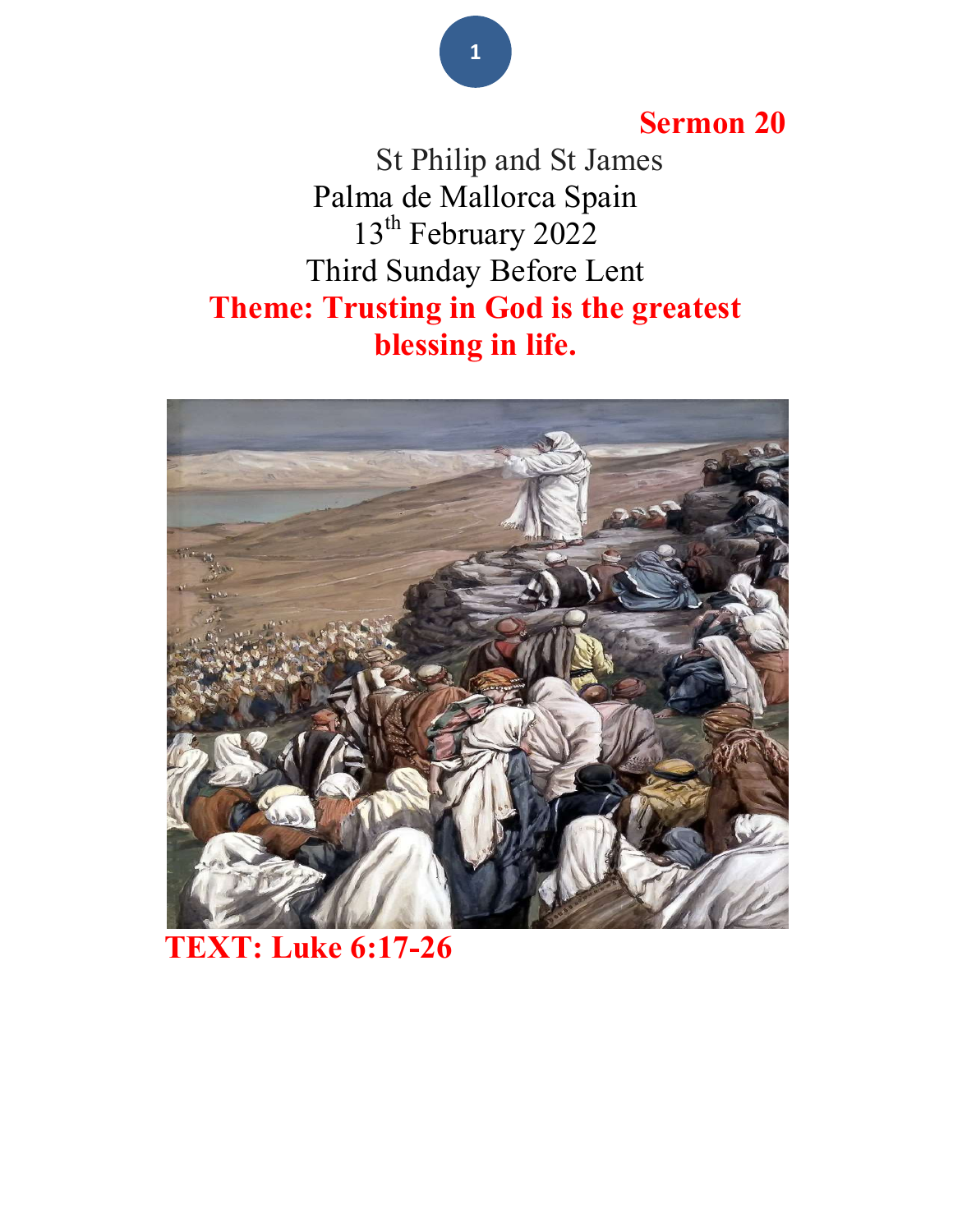#### Introduction

"May these words of my mouth and this meditation of my heart be pleasing in your sight, LORD, my Rock and my Redeemer" Amen. These are beautiful words of prayer from the psalmist found in Psalm 19:14. Today we are in the Third Sunday before lent and our minds are gradual shifting towards this important solemn time of fasting and prayer. Today´s sermon is based on a famous passage well known as Jesus´ Sermon on the Mount though in Luke the setting of the sermon is not the mountain but on a level ground. That variation however, does not have a bearing on the message of the sermon. Luke 6:17-49 is one of the longest teaching discourses by Jesus in the Gospel of Luke. These teachings are often known as the beatitudes and are characterized by blessings and curses. In the beatitudes, Jesus follows the pattern of the Israelite laws in the Pentateuch. Luke's version of the beatitudes differs from Matthew 5:1-12. Matthew has nine beatitudes and no woes, while Luke has four beatitudes and four matching woes.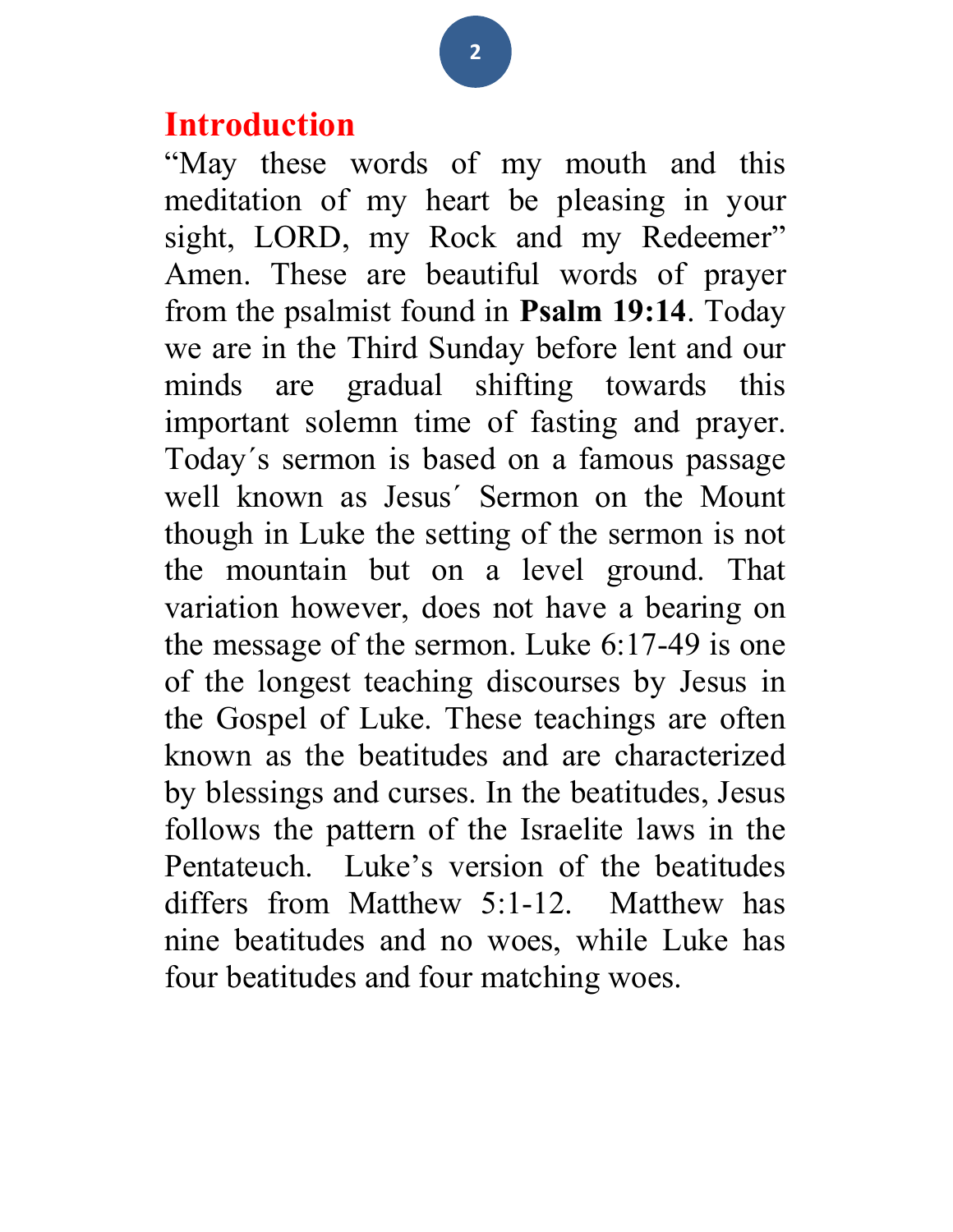## Exegesis of the Text

Luke 6:17 goes on to say that He is there, not only with his newly chosen twelve apostles, but also a crowd of disciples, and a great multitude of other people from the surrounding regions. The reference to Tyre and Sidon indicate there may have been Gentiles there as well. The last part of Luke 6:17 says that this multitude of people came for two reasons: to hear and be healed. They came to hear what Jesus had to say, and be healed by Him of their sicknesses and delivered from unclean spirits. Jesus healing ability was drawn from the power of the Holy Spirit at work through Him to heal. His close, intimate connection with the Father as revealed through spending all night in prayer was another factor that allowed Jesus to heal the multitudes. Note that it is not just some of them that were healed, but all. We do not know how many thousands of people were there, but everyone who was sick was healed. Unclean spirits were cast out. Power went out from Him to heal them all. There is no discussion here about their lack of faith, or the amount of faith they do or do not have. Jesus simply and completely healed all who desired it. However,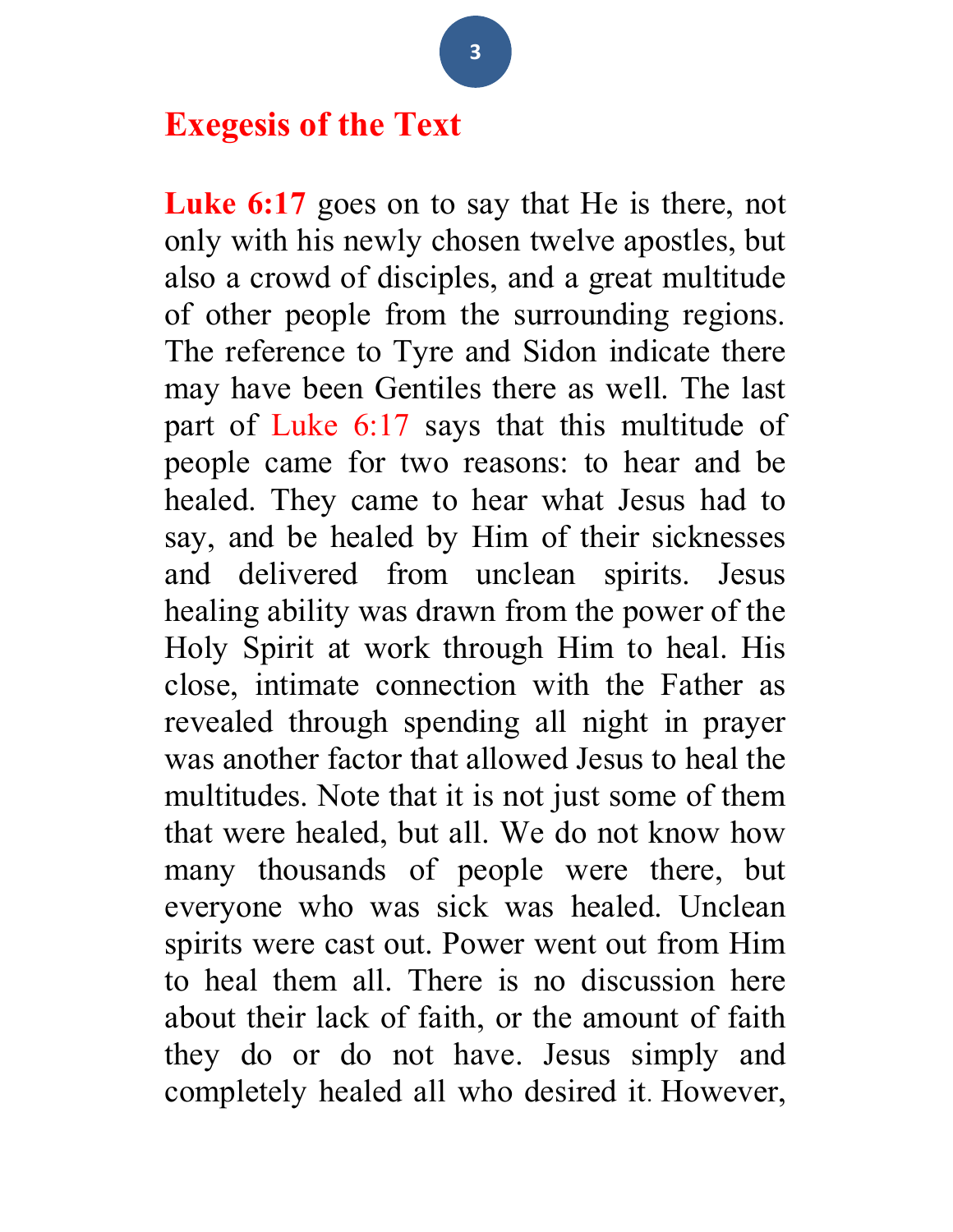the focus of today´s sermon is not on His healing miracles but his great teachings in the beatitudes. Both the beatitudes and woes are descriptive rather than prescriptive. They describe already established reality instead of calling us to new behavior calculated to garner blessings and to avoid woes. So what do we do? So we need to hear Luke's beatitudes through the ears of a high-standing elite person seeking to know the truth of Jesus' way. What does it mean for such a person to join the Jesus community? What does it mean for such a person to fulfill the words of Isaiah 61:1-2 which Jesus reads from the scroll? Luke´s beatitudes are statements consoling and supporting the socially disadvantaged. The beatitudes come after Jesus has formed his group of disciples and before he heads off to Jerusalem because without these lived practices the apostles´ ministry would be built on a weak foundation. The beatitudes are also a reversal of who was considered honorable and shameless at the time of Jesus. The bottom line is that the sayings of Christ are challenging. They confront us right at home, and challenge everything we hold most dear. These were the words which were said to the people of that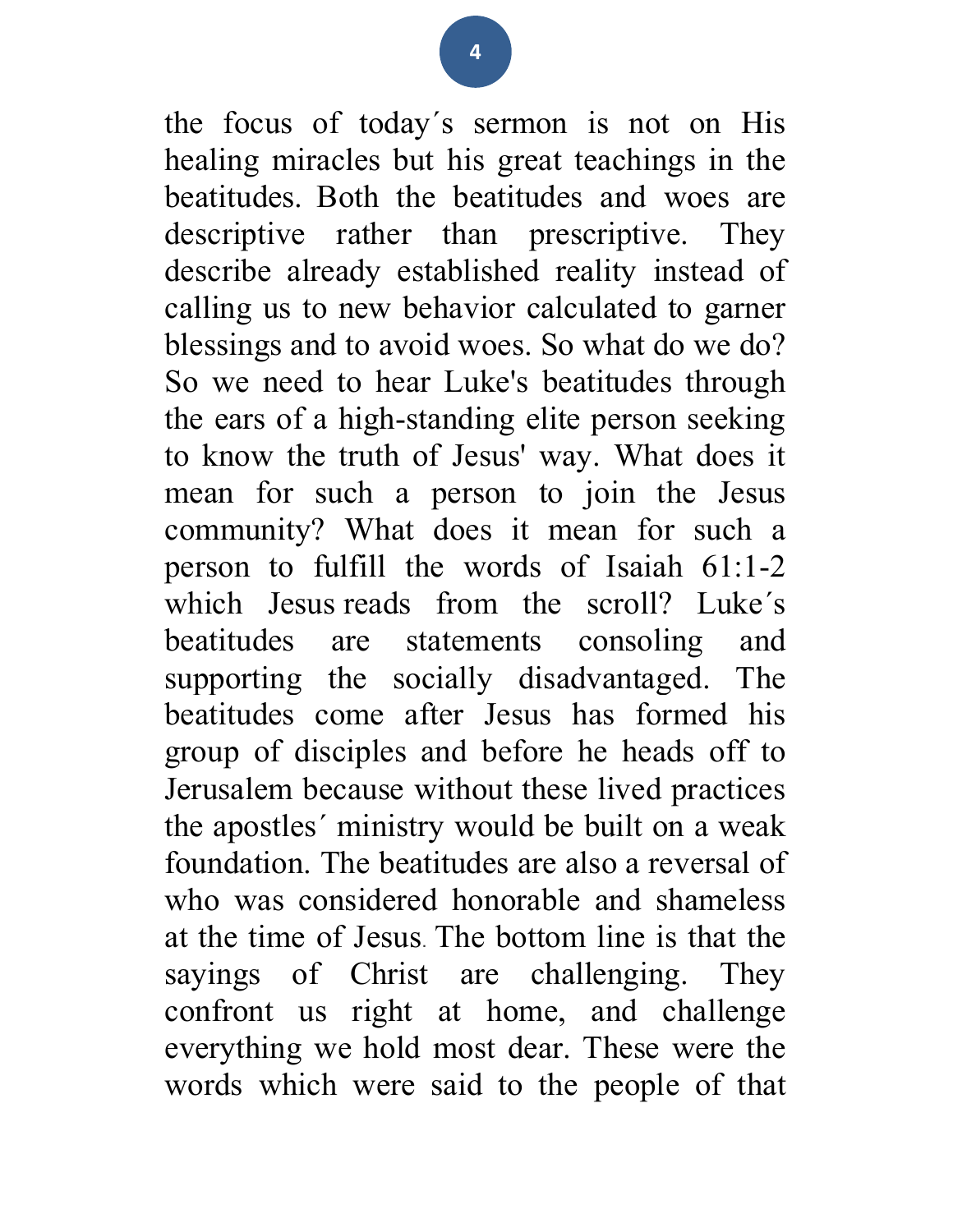time who were poor; they were hungry, sick, underfed and overworked. They were mistreated and abused by the Roman rulers and Roman army. They were cheated and lied to and heavily taxed. They wanted freedom from the oppression. And the Messiah was supposed to give it to them, but in his first major public sermon, he says, "Blessed are you poor. Blessed are you when you're hungry. Blessed are you who mourn. Blessed are you when people hate you." This should have shocked or confused the audience. Today who would say Í am blessed because I am poor? I am blessed because I am hungry? I am blessed because I am sick? Lucky are you if you get one such person in a thousand. Can you feel the tension in this text?

The beatitudes are laid out in an interesting style. There are four blessings and four woes. Each blessing has its exact opposite in the four woes. Each blessing has a counterpart woe. The first blessing is upon the poor. The first woe is upon the rich. The second blessing is for the hungry. The second woe is for the full. The third blessing and third woe are related to weeping and laughter. The fourth blessing and

5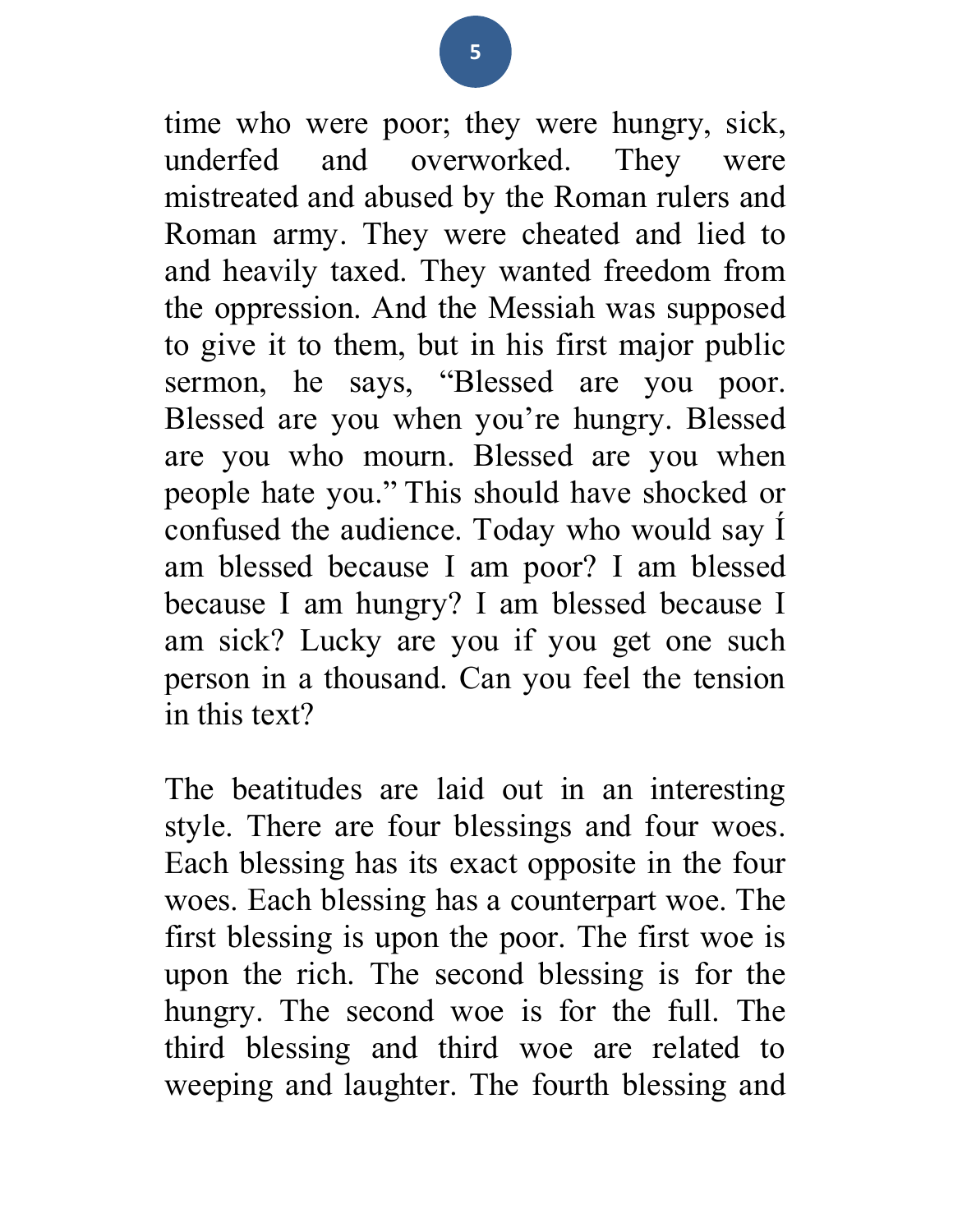fourth woe are about how we are viewed by other people of this earth.

## Application

Jesus is not describing how things are; He is describing how things will be in this world for the true disciple of Jesus Christ. What Jesus is teaching can be seen as a manual for discipleship. There is great cost in following Jesus, but the blessings are greater than the cost. What he presents seems backwards and upside down, but this is how true disciples of Christ will appear in this world. Most of Jesus´ apostles came from a rich background but because they chose to follow Jesus, they became poor. They experienced hardships, trials, persecutions, nakedness, danger and sword. All of the apostles except John were martyred for their faith. They were hated and eventually killed for the sake of Jesus. Jesus promises them that if they endure these physical conditions, if they persevere under trial, if they are content to have little or no food and possessions, then they will receive great spiritual blessings in this life and the life to come. The important thing here is that they

6